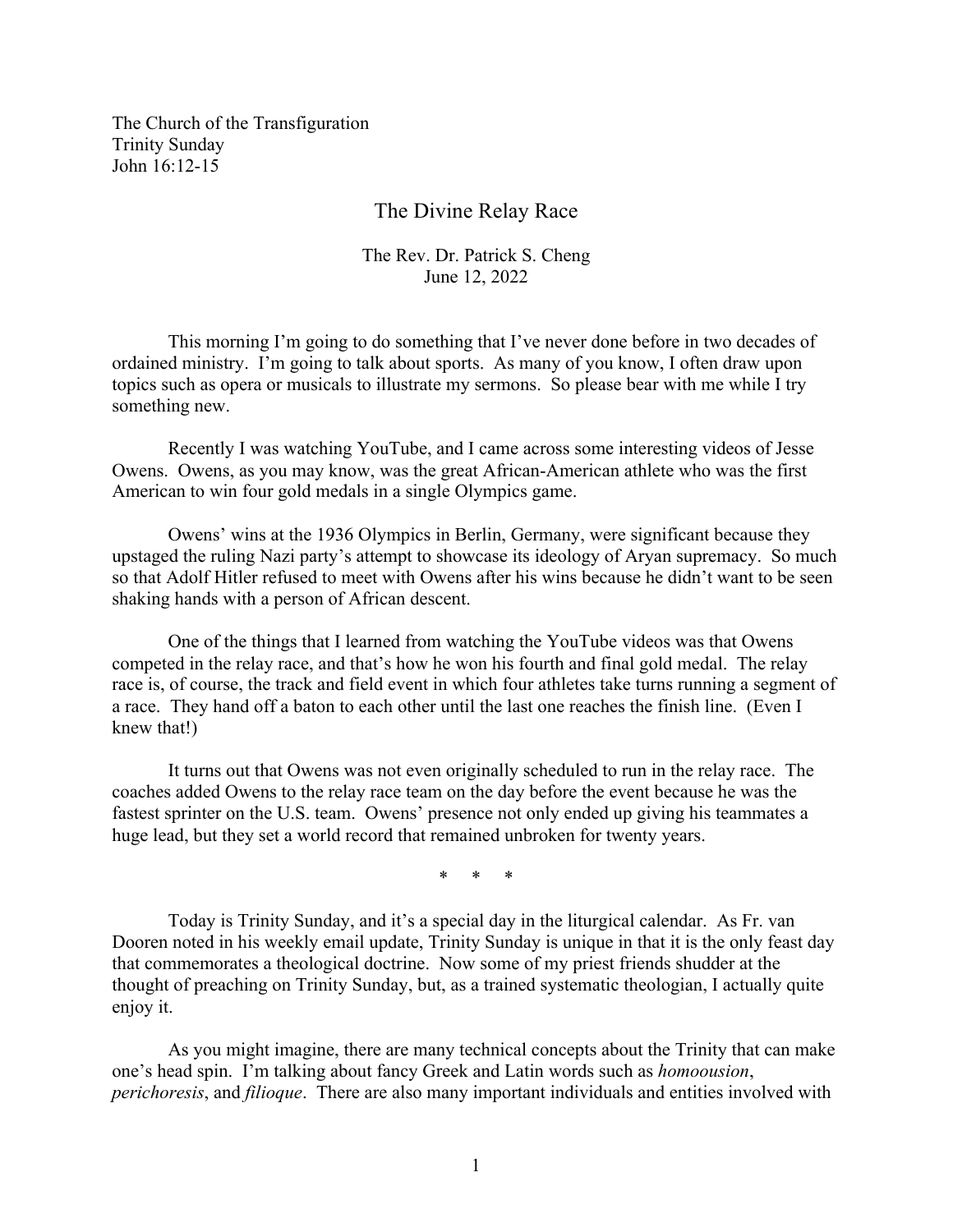the history of that doctrine, ranging from the Cappadocian Fathers to the First Ecumenical Councils of Nicaea and Constantinople.

But at the end of the day, the Trinity is basically about one thing: community. Let me say that again. At the end of the day, the Trinity is about community. As Christians, we worship a God for whom relationship and community is so important that the Godhead is itself a community of three persons. As we sang in this morning's stirring processional hymn, our God is "Three in One, and One in Three."

If you think about it, God is never alone – God has always been a community from the beginning. In the beginning, the fourth evangelist writes in his prologue, was the Word, and the Word was with God, and the Word was God. We hear about this in today's first reading from Proverbs, which describes how divine Wisdom – which many biblical scholars have understood as the female manifestation of the Word – was present with God at creation.

Now some of you might be aware of the different ways in which theologians over the centuries have tried to describe the inner workings of the Trinity. Some, like St. Patrick, have likened the Trinity to a three-leaf clover – which has three leaves, but is one clover. Others have likened the Trinity to water – which has the three different forms of water, ice, and steam, but is ultimately one substance.

But I would suggest that there's another powerful image of the Trinity that is evoked by today's gospel reading. And that's the image of a relay race – the event for which Jesse Owens and his teammates won the Gold medal in the 1936 Olympics.

\* \* \*

Let me explain what I mean. In today's gospel reading, Jesus hands off his ministry to the Holy Spirit. Jesus is talking to his disciples at the Last Supper. The disciples are scared and distracted because Jesus has just told them that he will be going away. Do not worry, Jesus tells them, because I will send you a helper – the Holy Spirit. You will not be alone.

In the reading, Jesus tells the disciples that there are still many things that he would like to say to them. But he recognizes that the disciples are unable to process that information right now. He says to them: "I still have many things to say to you, but you cannot bear them now."

So what does Jesus do? Basically he tells the disciples that he will be passing the baton to the Holy Spirit.

Like a runner in a relay race, Jesus knows that his ministry with the disciples will be coming to an end. (Looking back, we now recognize that this moment occurred at the Ascension, forty days after the Resurrection.) At that point, the Holy Spirit will pick up the baton and take over. That is the significance of Pentecost Sunday, which was last Sunday. Jesus handed things off to the Holy Spirit at that time. Jesus tells the disciples: "When the Spirit of truth comes, he will guide you into all truth."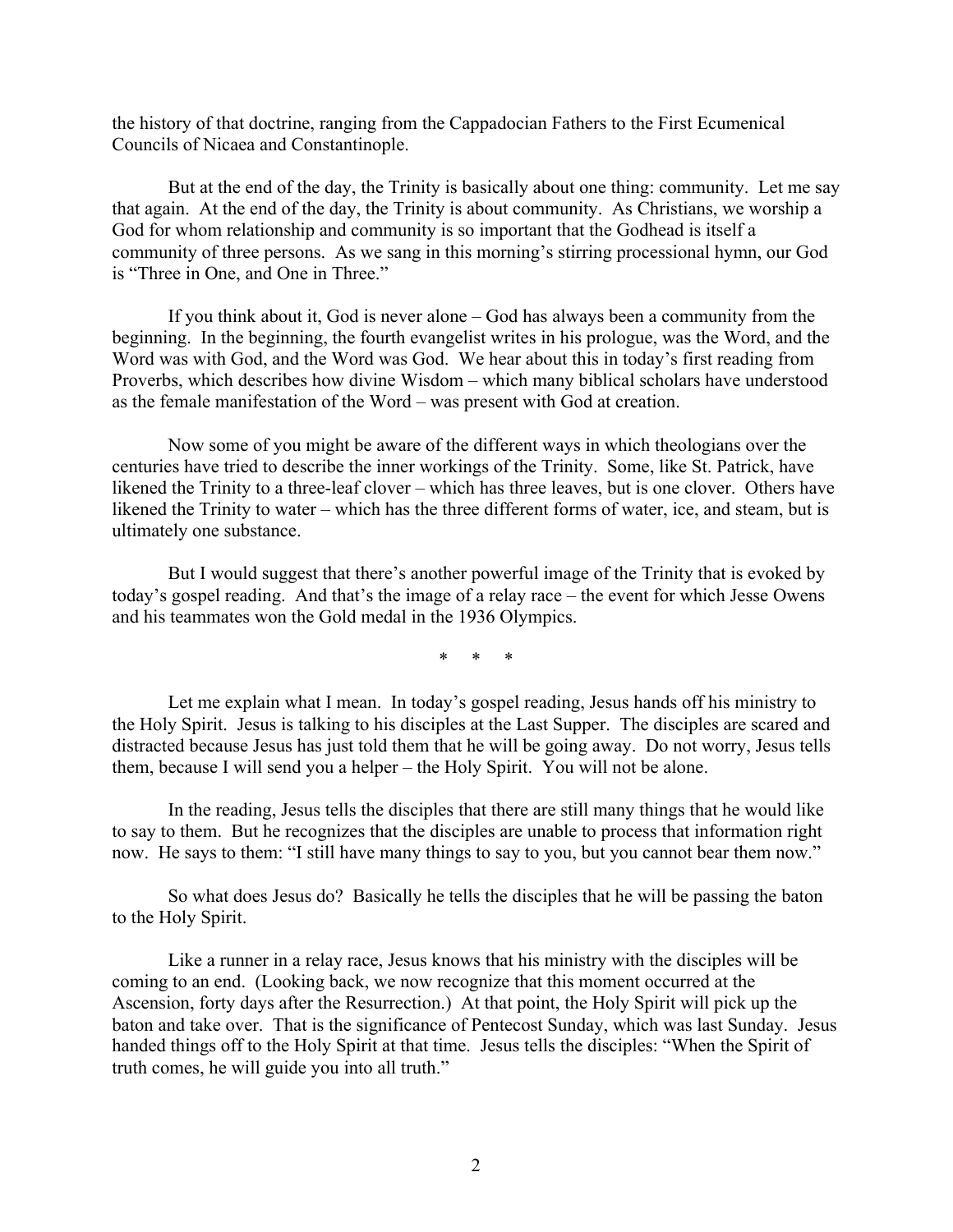Now how will the disciples know that the Holy Spirit is trustworthy? Because the Holy Spirit does not speak on his own. Instead, the Holy Spirit will take what he has received from Jesus – the baton – and will share it with the disciples. Just as Jesus received the baton from God the Father at the incarnation, the Holy Spirit will receive the baton from God the Son at Pentecost. The Holy Spirit will "glorify me," Jesus says, "because he will take what is mine and declare it to you."

\* \* \*

As I mentioned earlier, the complicated theological doctrine of the Trinity can be summed up in the idea of community. And that's why the image of the Trinity as a relay race – in which each member of the trinitarian community picks up the baton to help out the others – is such a powerful image.

But there's another aspect of today's gospel reading that you might not have noticed. Specifically, Jesus expressly names the fact that the disciples are in a difficult place. Jesus wants to tell them many more things before he leaves them, but he knows that the apostles cannot "bear" it at the time.

The Greek word that is translated as "bear" in this passage – *bastazo* – literally means to bear or to carry a heavy or burdensome object. Later in the fourth gospel, John uses the same word to describe Jesus' carrying of the cross to Golgotha. The word *bastazo* is also used elsewhere in the New Testament to describe the carrying of a body or a corpse. In today's gospel reading, the disciples need help from the Holy Spirit because they are weighed down by their troubles.

I don't know about you, but I've felt a lot like the disciples recently in terms of reaching the limit of what I'm able to bear. It seems like every day there's another tragedy or horrible event that is piled on top of what is already a heavy psychological and emotional load for all of us. As we know, the COVID pandemic is not yet over. And on top of that we have the other pandemics of gun violence, white supremacy, antisemitism, political gridlock, the chipping away of our constitutional rights, and the Russian war in the Ukraine.

Part of me hesitated to name all these things because it *is* so much. But I think it's healthy to list all the things that are weighing us down. No wonder sometimes it feels like it's all too much to bear.

But here's the good news. Neither  $I$  – nor you – need to bear this burden all by ourselves. In fact, we *can't* bear it all by ourselves. In today's gospel reading, Jesus recognizes the fact that there are times when we simply cannot bear the weight of what is being placed on us. And that's where community comes in. Just as the three persons of the Trinity share in each other's burdens through the divine relay race, Jesus sends us the Holy Spirit to share in our burdens.

As St. Paul writes in today's epistle, the love of the Holy Spirit is poured into our hearts. And that love is what will turn our suffering into endurance, our endurance into character, and our character into hope.